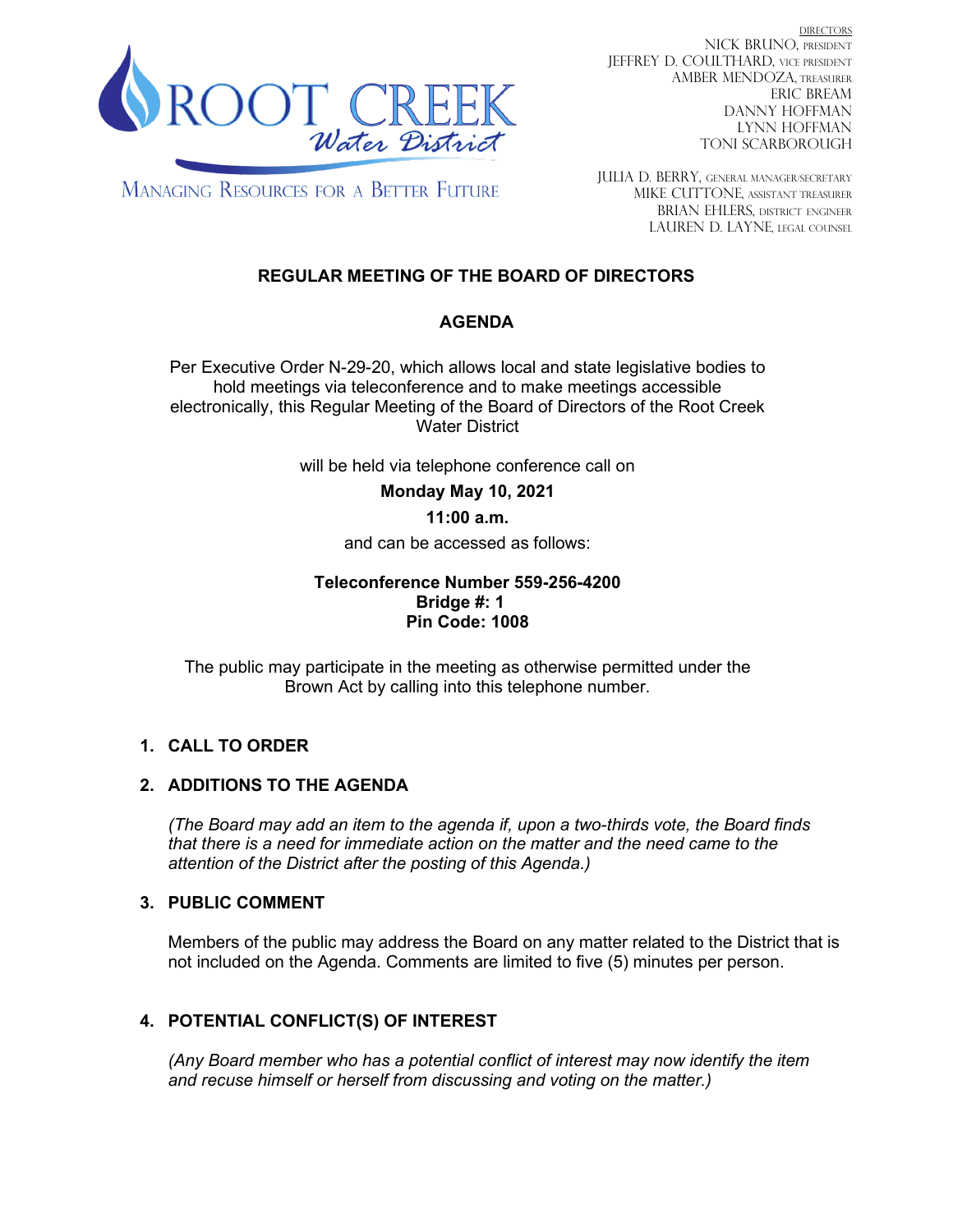## **5. PUBLIC HEARING**

- **a. Root Creek Parkway Intentional Recharge Project CEQA Adoption –** Review and consider action to adopt a Mitigated Negative Declaration according to the California Environmental Quality Act for the Root Creek Parkway Recharge Project and acknowledge comments received.
- **6. CONSENT CALENDAR**  Review and Consider for Action:
	- **a.** Approval of minutes of the regular board meeting on April 12, 2021.
	- **b.** Approval of minutes of the special board meeting on April 27, 2021.
	- **c.** Acceptance of the financial statements for the month of January 2021.
	- **d.** Acceptance of the financial statements for the month of March 2021.

## **7. CORRESPONDENCE**

*(Members of the Board or Staff may provide comment on any timely matter related to the District that is not included on the agenda.)*

**8. Committee Reports**- The Board may take action on any of the following items:

#### **a. Water Supply and Utilization Committee**

- **i.** Proposed agreement for water service with Wonderful Nut Orchards, LLC. (Water Year 2020-2021) – review and take action.
- **9. BOARD ACTION ITEMS**  The Board may take action on any of the following items:
	- **a. Municipal Well 1 Motor Rehabilitation-** Review and consider making the finding that the removal and rehabilitation of municipal Well 1 is an emergency situation and authorize the sole source of Zim Industries to perform the work.
	- **b. Resolution Authorizing the Issuance of Warrants** Review and consider action to authorize a resolution of the Board of Directors to issue warrants related to the borrowing of funds for administrative and other costs of the District in relation to the agricultural and urban components of the District.
	- **c. Contract for Services Related to Well Conversion–** Review and consider action to authorize the General Manager enter into agreement with the lowest bidder for construction services for the conversion of agricultural Well 276 to a municipal well.
	- **d. Central Valley Salts Program-** Review and consider action to join CV Salts Coalition and pay the associated fees to achieve compliance.
	- **e. District Standards and Specifications –** Review and consider action to update District Standard Specifications for Public Works Improvements.
- **10. DISTRICT ENGINEER'S REPORT -** The Board may take action on any of the following items: